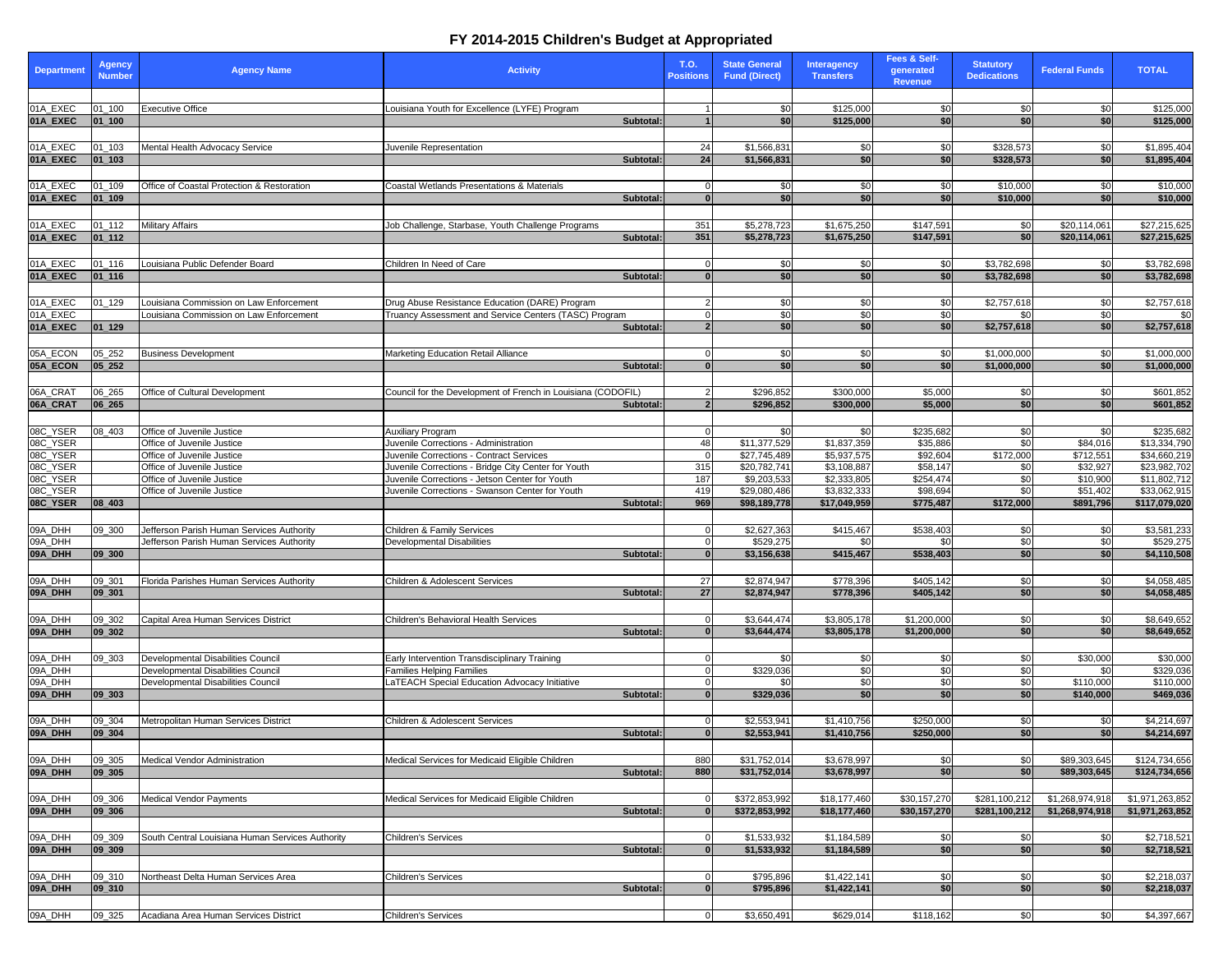## **FY 2014-2015 Children's Budget at Appropriated**

| <b>Department</b>    | <b>Agency</b><br><b>Number</b> | <b>Agency Name</b>                                                           | <b>Activity</b>                                                                  | <b>T.O.</b><br><b>Positions</b> | <b>State General</b><br><b>Fund (Direct)</b> | <b>Interagency</b><br><b>Transfers</b> | Fees & Self-<br>generated<br><b>Revenue</b> | <b>Statutory</b><br><b>Dedications</b> | <b>Federal Funds</b>         | <b>TOTAL</b>                 |
|----------------------|--------------------------------|------------------------------------------------------------------------------|----------------------------------------------------------------------------------|---------------------------------|----------------------------------------------|----------------------------------------|---------------------------------------------|----------------------------------------|------------------------------|------------------------------|
| 09A_DHH              | $ 09$ 325                      |                                                                              | Subtotal:                                                                        |                                 | \$3,650,491                                  | \$629,014                              | \$118,162                                   | \$0                                    | \$0                          | \$4,397,667                  |
| 09A_DHH              | 09_326                         | Office of Public Health                                                      | <b>Birth Defect Monitoring Network</b>                                           |                                 | \$0                                          | \$0                                    | \$0                                         | \$0                                    | \$185,000                    | \$185,000                    |
| 09A_DHH              |                                | Office of Public Health                                                      | <b>Child Death Review</b>                                                        |                                 | \$50,000                                     | $\overline{\mathbf{S}}$                | $\overline{30}$                             | $\overline{30}$                        | \$0                          | \$50,000                     |
| 09A_DHH              |                                | Office of Public Health                                                      | <b>Children's Special Health Services</b>                                        | 33                              | \$902,915                                    | \$8,000                                | \$254,000                                   | \$0                                    | \$4,213,900                  | \$5,378,815                  |
| 09A_DHH              |                                | Office of Public Health                                                      | <b>Emergency Medical Services</b>                                                |                                 | \$0                                          | \$0                                    | \$0                                         | \$0                                    | \$110,000                    | \$110,000                    |
| 09A_DHH<br>09A_DHH   |                                | Office of Public Health<br>Office of Public Health                           | Genetics and Hemophilia<br>HIV/Perinatal & AIDS Drug Assistance                  | 23                              | \$1,467,266                                  | \$1,215,000<br>\$450                   | \$1,885,000                                 | \$3,000,000                            | \$0<br>\$1,096,110           | \$7,567,266                  |
| 09A_DHH              |                                | Office of Public Health                                                      | Immunization                                                                     | 53                              | \$0<br>\$1,584,340                           | \$171,100                              | \$0<br>\$283,588                            | \$0<br>\$425,543                       | \$3,696,525                  | \$1,096,560<br>\$6,161,096   |
| 09A_DHH              |                                | Office of Public Health                                                      | <b>Lead Poisoning Prevention</b>                                                 |                                 | \$57,000                                     | \$0                                    | \$0                                         | \$0                                    | \$0                          | \$57,000                     |
| 09A_DHH              |                                | Office of Public Health                                                      | Maternal and Child Health                                                        | 12                              | \$0                                          | \$394,000                              | \$143,000                                   | \$0                                    | \$3,935,090                  | \$4,472,090                  |
| 09A_DHH              |                                | Office of Public Health                                                      | <b>Nurse Family Partnership</b>                                                  | 44                              | \$0                                          | \$3,196,750                            | \$0                                         | \$2,600,000                            | \$15,035,314                 | \$20,832,064                 |
| 09A_DHH              |                                | Office of Public Health                                                      | <b>Nutrition Services</b>                                                        | 153                             | \$22,985                                     | \$7,600                                | \$664,815                                   | \$0                                    | \$94,482,364                 | \$95,177,764                 |
| 09A_DHH              |                                | Office of Public Health                                                      | <b>School Based Health Services</b>                                              |                                 | \$5,258,517                                  | \$0                                    | \$0                                         | \$0                                    | \$0                          | \$5,258,517                  |
| 09A_DHH              |                                | Office of Public Health                                                      | Smoking Cessation                                                                |                                 | \$0                                          | \$48,750                               | \$0                                         | \$325,000                              | \$748,873                    | \$1,122,623                  |
| 09A_DHH<br>09A_DHH   | $ 09$ 326                      | Office of Public Health                                                      | <b>Teen Pregnancy Prevention</b><br>Subtotal:                                    | 331                             | $\overline{50}$<br>\$9,343,023               | \$0<br>\$5,041,650                     | $\overline{\$0}$<br>\$3,230,403             | \$0<br>\$6,350,543                     | \$2,200,000<br>\$125,703,176 | \$2,200,000                  |
|                      |                                |                                                                              |                                                                                  |                                 |                                              |                                        |                                             |                                        |                              | \$149,668,795                |
| 09A_DHH              | 09_330                         | Office of Behavioral Health                                                  | Administration of Children's Services                                            |                                 | \$642,804                                    | \$0                                    | \$0                                         | \$0                                    | \$0                          | \$642,804                    |
|                      |                                |                                                                              | Developmental Neuropsychiatric Program (DNP) Outpatient                          |                                 |                                              |                                        |                                             |                                        |                              |                              |
|                      |                                | Office of Behavioral Health                                                  | Services                                                                         |                                 | \$591,978                                    | \$0                                    | \$0                                         | -SC                                    |                              | \$591,978                    |
| 09A_DHH<br>09A_DHH   |                                | Office of Behavioral Health                                                  | <b>Mental Health Community</b>                                                   |                                 | \$248,400                                    | \$410,039                              | $\frac{6}{2}$                               | \$0                                    | \$497,300                    | \$1,155,739                  |
| 09A_DHH              | $ 09$ 330                      |                                                                              | Subtotal:                                                                        | 15                              | \$1,483,182                                  | \$410,039                              | \$0                                         | \$0                                    | \$497,300                    | \$2,390,521                  |
|                      |                                |                                                                              |                                                                                  |                                 |                                              |                                        |                                             |                                        |                              |                              |
| 09A_DHH              | 09_340                         | Office for Citizens with Developmental Disabilities                          | <b>Early Steps</b>                                                               | 13                              | \$10,944,785                                 | \$0                                    | \$1,200,000                                 | \$0                                    | \$6,376,792                  | \$18,521,577                 |
| 09A_DHH              |                                | Office for Citizens with Developmental Disabilities                          | Pinecrest SSC - Residential & Community-Based Services                           | 76                              | \$0                                          | \$4,629,665                            | \$0                                         | \$0                                    | \$0                          | \$4,629,665                  |
| 09A_DHH              | 09 340                         |                                                                              | Subtotal:                                                                        | 89                              | \$10,944,785                                 | \$4,629,665                            | \$1,200,000                                 | \$0                                    | \$6,376,792                  | \$23,151,242                 |
|                      |                                |                                                                              |                                                                                  |                                 |                                              |                                        |                                             |                                        |                              |                              |
| 09A_DHH<br>09A_DHH   | 09_375                         | Imperial Calcasieu Human Services Authority                                  | <b>Children's Services</b>                                                       |                                 | \$0                                          | \$891,477                              | \$0<br>\$0                                  | \$0                                    | \$0                          | \$891,477                    |
|                      | $ 09$ 375                      |                                                                              | Subtotal:                                                                        |                                 | \$0                                          | \$891,477                              |                                             | \$0                                    | \$0                          | \$891,477                    |
| 09A_DHH              | 09_376                         | Central Louisiana Human Services District                                    | <b>Children's Services</b>                                                       |                                 | \$1,314,097                                  | \$686,870                              | \$32,625                                    | \$0                                    | \$0                          | \$2,033,592                  |
| 09A_DHH              | $ 09$ 376                      |                                                                              | Subtotal:                                                                        |                                 | \$1,314,097                                  | \$686,870                              | \$32,625                                    | -\$0                                   | <b>\$0</b>                   | \$2,033,592                  |
|                      |                                |                                                                              |                                                                                  |                                 |                                              |                                        |                                             |                                        |                              |                              |
| 09A_DHH              | 09_377                         | Northwest Louisiana Human Services District                                  | <b>Children's Services</b>                                                       |                                 | \$265,425                                    | \$914,043                              | \$360,061                                   | \$0                                    | \$0                          | \$1,539,529                  |
| 09A_DHH              | $ 09$ _377                     |                                                                              | Subtotal:                                                                        |                                 | \$265,425                                    | \$914,043                              | \$360,061                                   | \$0                                    | \$0                          | \$1,539,529                  |
|                      |                                |                                                                              |                                                                                  |                                 |                                              |                                        |                                             |                                        |                              |                              |
| 10A_DCFS             | 10_360                         | Office of Children & Family Services                                         | <b>Child Care Assistance</b>                                                     | 16                              | \$0                                          | \$0                                    | \$0                                         | \$0                                    | \$61,509,799                 | \$61,509,799                 |
| 10A_DCFS             |                                | Office of Children & Family Services                                         | Child Care Assistance Payments                                                   | 56                              | \$0                                          | \$0                                    | $\frac{6}{2}$                               | \$0                                    | \$4,281,401                  | \$4,281,401                  |
| 10A_DCFS             |                                | Office of Children & Family Services                                         | <b>Child Welfare Services</b>                                                    | 720                             | \$34,309,002                                 | $\frac{6}{5}$                          | $\frac{6}{3}$                               | \$0                                    | \$176,358,415                | \$210,667,417                |
| 10A_DCFS             |                                | Office of Children & Family Services                                         | <b>Disability Determinations</b>                                                 | 43                              | \$0                                          | $\frac{6}{5}$                          | \$0                                         | \$0                                    | \$8,162,403                  | \$8,162,403                  |
| 10A_DCFS             |                                | Office of Children & Family Services                                         | Payments to TANF recipients                                                      | 362                             | \$0                                          | $\frac{6}{5}$                          | $\frac{6}{3}$                               | \$0                                    | \$27,578,959                 | \$27,578,959                 |
| 10A_DCFS<br>10A_DCFS |                                | Office of Children & Family Services<br>Office of Children & Family Services | Supplemental Nutritional Assistance Program (SNAP)<br><b>Support Enforcement</b> | 539<br>485                      | \$20,965,162<br>\$12,420,970                 | $\frac{6}{5}$<br>$\frac{6}{5}$         | $\overline{\mathbf{S}}$<br>\$15,731,257     | \$0<br>\$0                             | \$24,481,754<br>\$46,692,031 | \$45,446,916<br>\$74,844,258 |
| 10A_DCFS             |                                | Office of Children & Family Services                                         | Temporary Aid to Needy Families (TANF) Initiatives                               | 27                              | \$0                                          | \$0                                    | \$0                                         | \$0                                    | \$64,454,919                 | \$64,454,919                 |
| 10A_DCFS             | $10_360$                       |                                                                              | Subtotal:                                                                        | 2,248                           | \$67,695,134                                 | \$0                                    | \$15,731,257                                | \$0                                    | \$413,519,681                | \$496,946,072                |
|                      |                                |                                                                              |                                                                                  |                                 |                                              |                                        |                                             |                                        |                              |                              |
| 11A_NATR             | 11_435                         | Office of Coastal Management                                                 | Outreach & Public Information for Children                                       |                                 | \$0                                          | \$0                                    | \$0                                         | \$0                                    | \$30,240                     | \$30,240                     |
| 11A_NATR             | $11 - 435$                     |                                                                              | Subtotal:                                                                        |                                 | \$0                                          | \$0                                    | \$0                                         | \$0                                    | \$30,240                     | \$30,240                     |
|                      |                                |                                                                              |                                                                                  |                                 |                                              |                                        |                                             |                                        |                              |                              |
| 14A_LWC              | 14_474                         | Workforce Support & Training                                                 | Services to Youth                                                                |                                 | \$0                                          | \$0                                    | \$0                                         | \$0                                    | \$4,451,172                  | \$4,451,172                  |
| 14A_LWC              | $14_474$                       |                                                                              | Subtotal:                                                                        |                                 | \$0                                          | \$0                                    | \$0                                         | \$0                                    | \$4,451,172                  | \$4,451,172                  |
|                      |                                |                                                                              |                                                                                  |                                 |                                              |                                        |                                             |                                        |                              |                              |
| 19A_HIED             | 19A_600                        | <b>LSU System</b>                                                            | 4-H Youth Development                                                            | 132                             | \$6,368,864                                  | \$0                                    | \$497,227                                   | \$0                                    | \$1,318,532                  | \$8,184,623                  |
| 19A_HIED             |                                | <b>LSU System</b>                                                            | Healthcare, Education, Training, & Patient Services                              | 24                              | \$2,465,370                                  | \$4,600,164                            | \$139,154                                   | \$0                                    | \$0                          | \$7,204,688                  |
| 19A_HIED             | 19A_600                        |                                                                              | Subtotal:                                                                        | 156                             | \$8,834,234                                  | \$4,600,164                            | \$636,381                                   | \$0                                    | \$1,318,532                  | \$15,389,311                 |
|                      |                                |                                                                              |                                                                                  |                                 |                                              |                                        |                                             |                                        |                              |                              |
| 19A_HIED<br>19A_HIED | 19A_661<br>19A_661             | Office of Student Financial Assistance                                       | <b>START College Saving Plan</b><br>Subtotal:                                    |                                 | \$1,700,000<br>\$1,700,000                   | \$0<br>\$0                             | \$0<br>\$0                                  | \$0<br>\$0                             | \$722,275<br>\$722,275       | \$2,422,275<br>\$2,422,275   |
|                      |                                |                                                                              |                                                                                  |                                 |                                              |                                        |                                             |                                        |                              |                              |
| 19B_OTED             | 19B_653                        | Louisiana Schools for the Deaf and Visually Impaired                         | <b>Children's Services</b>                                                       | 99                              | \$10,941,324                                 | \$392,310                              | \$104,245                                   | \$0                                    | \$0                          | \$11,437,879                 |
| 19B_OTED             |                                | Louisiana Schools for the Deaf and Visually Impaired                         | Instruction                                                                      | 115                             | \$7,158,498                                  | \$1,211,200                            | \$3,000                                     | \$77,287                               | \$0                          | \$8,449,985                  |
| 19B_OTED             |                                | Louisiana Schools for the Deaf and Visually Impaired                         | Residential                                                                      | 71                              | \$4,535,211                                  | \$814,930                              | \$0                                         | \$76,143                               | \$0                          | \$5,426,284                  |
| 19B_OTED             |                                | Louisiana Schools for the Deaf and Visually Impaired                         | <b>Student Center</b>                                                            |                                 | \$0                                          | \$0                                    | \$15,000                                    | \$0                                    | \$0                          | \$15,000                     |
| 19B_OTED             | $19B_653$                      |                                                                              | Subtotal:                                                                        | 285                             | \$22,635,033                                 | \$2,418,440                            | \$122,245                                   | \$153,430                              | \$0                          | \$25,329,148                 |